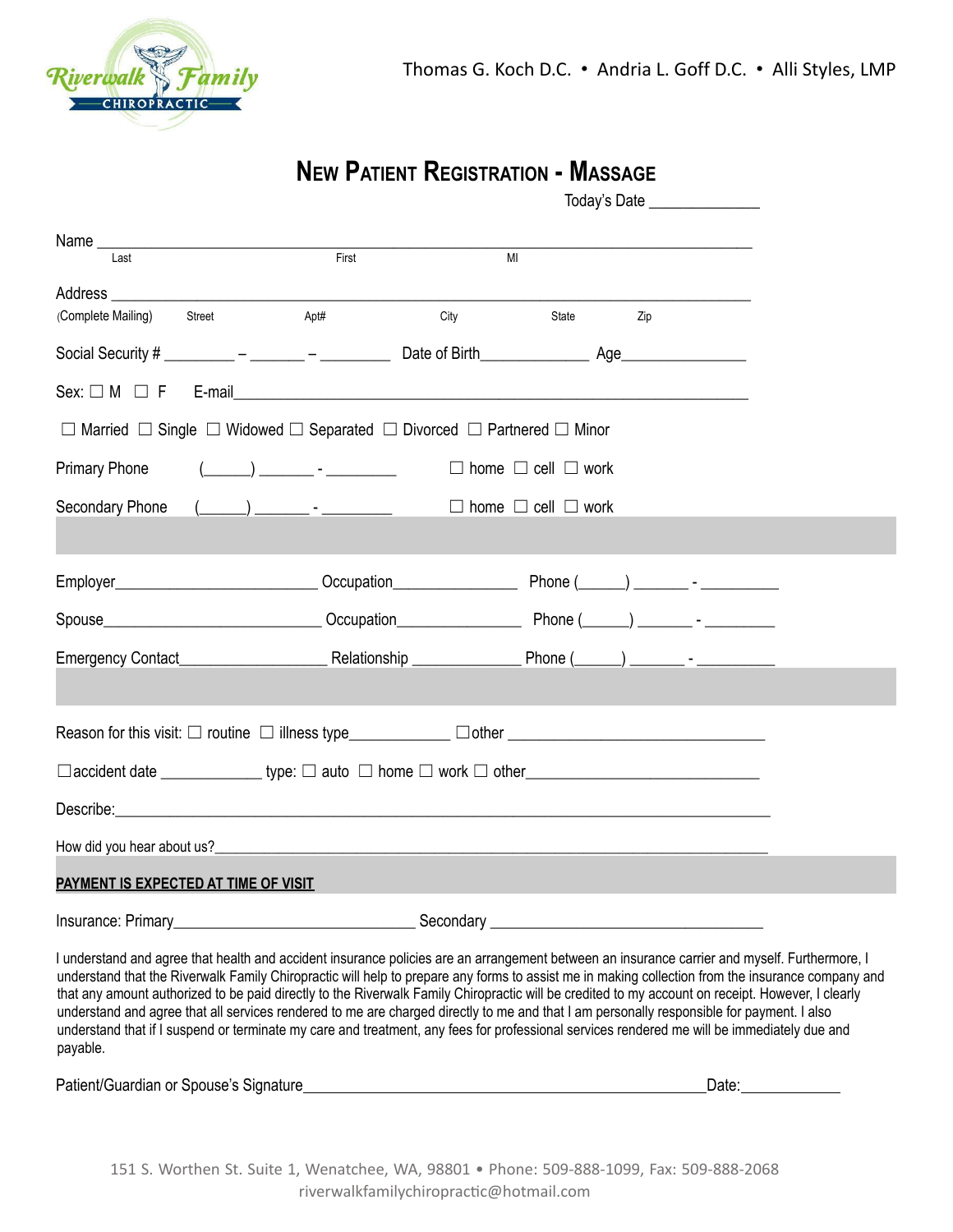

## **Patient Condition**

| Do you have any of the following today:<br>$\Box$ skin rash<br>$\Box$ cold/flu | $\Box$ open cuts<br>severe pain<br>$\Box$                                                                           | □ Anything Contagious | $\Box$ injuries/bruises |
|--------------------------------------------------------------------------------|---------------------------------------------------------------------------------------------------------------------|-----------------------|-------------------------|
| Do you have any allergies to:<br>Medications                                   | $\Box$ foods (nuts, etc.) $\Box$ environmental allergens (dust, pollen, fragrances                                  |                       |                         |
| $\Box$ reactions to skin care products                                         |                                                                                                                     |                       |                         |
| If any of the above are checked, please give details:                          |                                                                                                                     |                       |                         |
| Are you wearing: $\square$ contact lenses                                      | $\Box$ hearing aid<br>$\Box$<br>Please indicate with an (X), if any, the areas in which you are feeling discomfort: | hairpiece             |                         |
|                                                                                |                                                                                                                     |                       |                         |
|                                                                                |                                                                                                                     |                       |                         |
|                                                                                |                                                                                                                     |                       |                         |
|                                                                                |                                                                                                                     |                       |                         |
|                                                                                |                                                                                                                     |                       |                         |
|                                                                                |                                                                                                                     |                       |                         |
|                                                                                |                                                                                                                     |                       |                         |
|                                                                                |                                                                                                                     |                       |                         |

How would you rate the level of discomfort right now on a scale of 10?

What is the frequency of the discomfort you are feeling right now from 10% to 100%.

Overall, How bad is the discomfort at its worst from 1 to 10? \_\_\_\_\_\_\_\_

Overall, How would you rate the discomfort at its best from 1 to 10?

Describe the onset of the discomfort? **Circle your answer**: is it gradual (over a period of time) or is it sudden (happened out of nowhere)

When did the discomfort begin? \_\_\_\_\_\_\_\_\_\_\_\_\_\_\_\_\_\_\_\_\_\_\_\_\_\_\_\_\_\_\_\_\_\_\_\_\_\_\_\_\_\_\_\_\_\_\_\_\_\_\_\_\_\_\_\_\_\_\_\_\_\_\_\_\_\_\_\_\_\_\_\_\_\_\_

What aggravates and relieves the discomfort? Please mark with the letter A for aggravates or R for relieves if any of the actions or activities affect you. If the action or activity doesn't aggravate or relieves your discomfort please leave it blank.

| Bending  | Bowling  | Carrying   | Cleaning           | Climbing |
|----------|----------|------------|--------------------|----------|
| Cooking  | Coughing | Crawling   | Cycling            | Dressing |
| Driving  | Eating   | Exercising | Gardening          | Jumping  |
| Kneeling | ∟ifting  | Lying Down | <b>Medications</b> | Pulling  |

151 S. Worthen St., Wenatchee, WA, 98801 • Phone: 509-888-1099, Fax: 509-888-2068 riverwalkfamilychiropractic@hotmail.com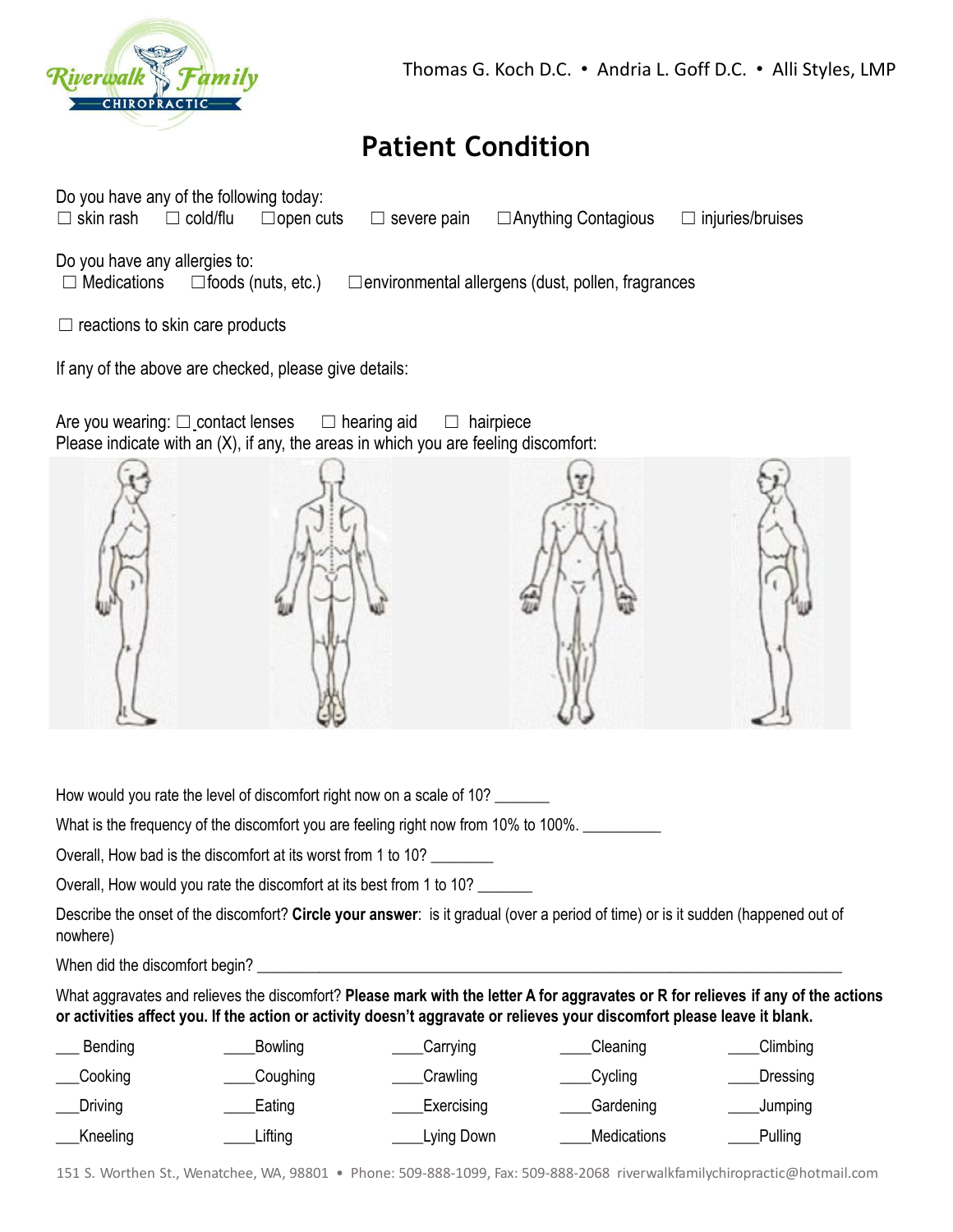

| __Pushing  | __Reaching | Resting  | __Running   | Sitting    |
|------------|------------|----------|-------------|------------|
| __Sleeping | __Sliding  | Sneezing | ___Standing | _Swinging  |
| __Turning  | Twisting   | __Typing | ___Writing  | ___Working |

What percentage worsens the discomfort after it is aggravated from 0% to 100%? \_\_\_\_\_\_\_\_\_

How long would you say that the discomfort remains that way?\_\_\_\_\_\_\_\_\_\_\_\_\_\_\_\_\_\_\_\_

What is the quality of the discomfort? Please mark the line with an X if anything in the list below describes your discomfort.

| Aching          | Anguish      | <b>Burning</b>    | Continuous  | _Deep     |
|-----------------|--------------|-------------------|-------------|-----------|
| Depression      | Despair      | <b>Discomfort</b> | Dull        | Frequent  |
| Intense         | Intermittent | Mild              | Moderate    | Numb      |
| <b>Numbness</b> | Occasional   | Pain              | Random      | Severe    |
| Sharp           | Shooting     | Soreness          | Superficial | Throbbing |
| Tingling        | Tightness    |                   |             |           |

When is the discomfort at its worst? **In the morning, In the afternoon, In the evening, just before bed, or Other:\_\_\_\_\_\_\_\_\_\_\_**

**\_\_\_\_\_\_\_\_\_\_\_\_\_\_\_\_\_\_\_\_\_\_\_\_\_\_\_\_\_\_\_\_\_\_\_\_\_\_\_\_\_\_\_\_\_\_\_\_\_\_\_\_\_\_\_\_\_\_\_\_\_\_\_\_\_\_\_\_\_\_\_\_\_\_\_\_\_\_\_\_\_\_\_\_\_\_\_\_\_\_\_\_\_\_\_\_\_\_\_\_\_\_\_**

What are your goals/expectations for this therapy session?

| What treatment have you already received for this condition? $\Box$ Medications $\Box$ Surgery $\Box$ Physical Therapy |  |
|------------------------------------------------------------------------------------------------------------------------|--|
| $\Box$ Chiropractic Services $\Box$ None $\Box$ Other                                                                  |  |
| Name and address of other doctor(s) who have treated you for your condition:                                           |  |

The following sometimes occurs during massage. They are normal responses to relaxation. Trust your body to express what it needs to: need to move or change position *•* sighing, yawning, change in breathing stomach gurgling *•*emotional feelings and/or expression • movement of intestinal gas *•*energy shifts *•* falling asleep *•* memories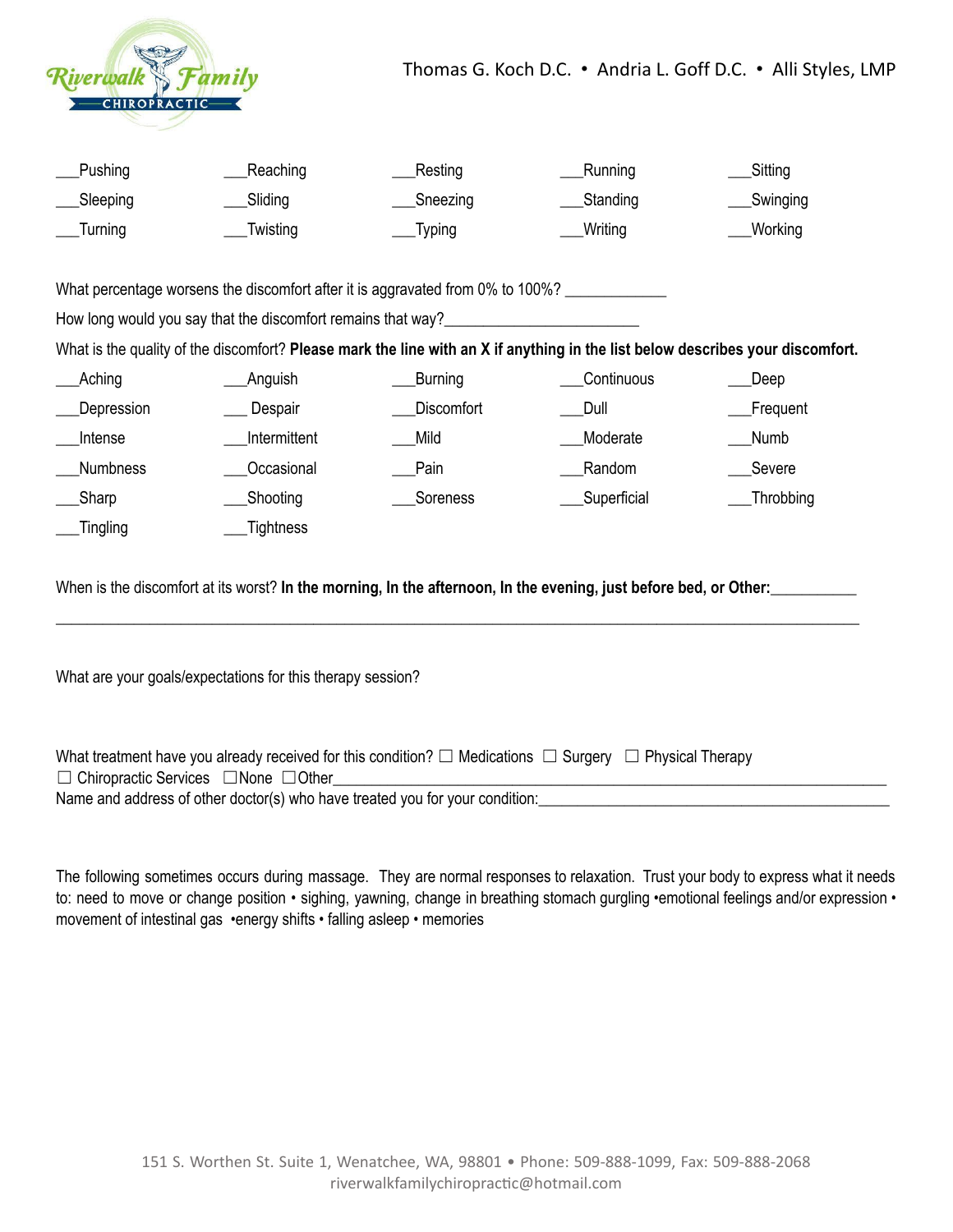

## Consent Form

Please read the following information and sign below:

- 1. I understand that although massage therapy can be very therapeutic, relaxing and reduce muscular tension, it is not a substitute for medical examination, diagnosis, and treatment.
- 2. This is a therapeutic massage and any sexual remarks or advances will terminate the session and I will be liable for payment of the scheduled treatment.
- 3. Being that massage should not be done under certain medical conditions, I affirm that I have answered all questions pertaining to medical conditions truthfully.

| Signature: | Date: |  |
|------------|-------|--|
|            |       |  |
| Witness:   | Date: |  |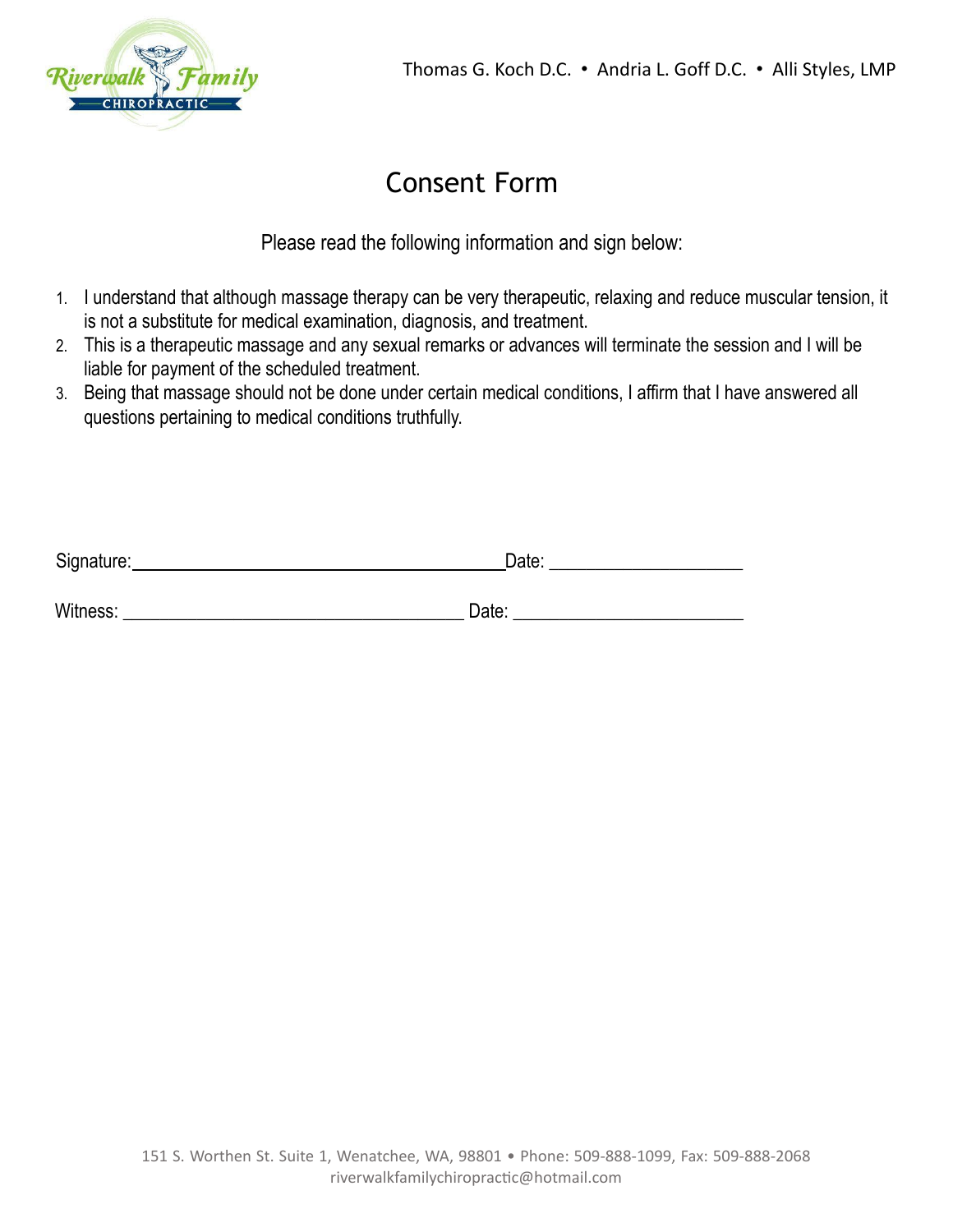

#### **MASSAGE CANCELLATION POLICY**

DEAR PATIENT,

We will apply a charge of \$75.00/1-hour massage to your account if a massage appointment is not kept and not cancelled 24 hours prior to the appointment. If you cannot make the appointment and wish to give your scheduled time to a family member or friend, please call the office to make those arrangements. Under this circumstance, you will not be charged for a missed visit.

Warm regards,

**Thomas Koch**

**PATIENT PRINTED NAME:\_\_\_\_\_\_\_\_\_\_\_\_\_\_\_\_\_\_\_\_\_\_\_\_\_\_\_\_\_\_\_\_\_\_\_\_\_\_\_\_\_\_\_\_\_\_\_\_\_\_\_\_\_\_\_\_\_\_\_\_\_\_\_\_\_\_\_\_\_\_\_\_\_\_\_\_\_\_\_\_\_\_\_\_\_\_\_\_\_\_\_**

**PATIENT SIGNATURE:** 

**DATE:**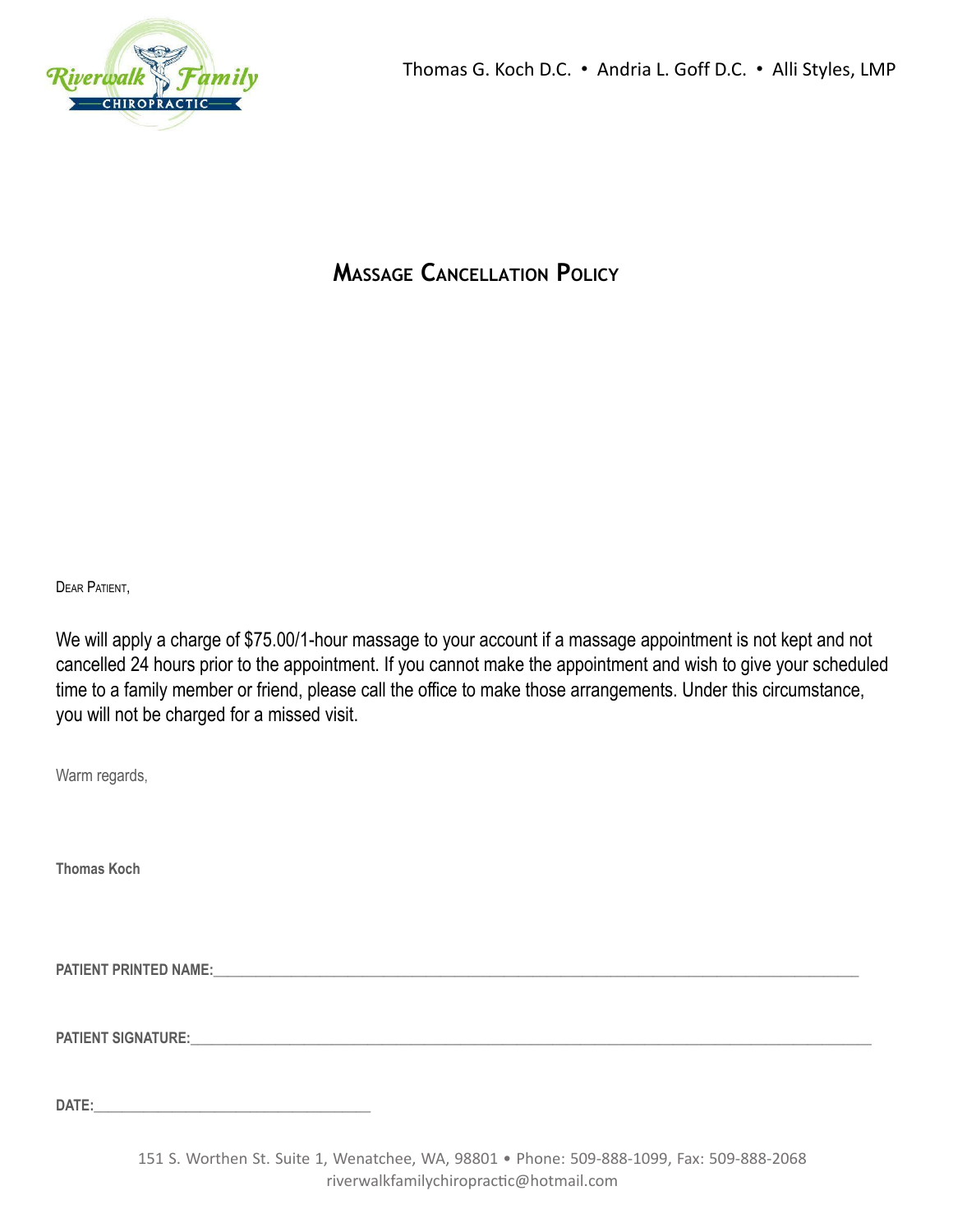

### **AGREE TO PAY**

Patient Name:

I understand and agree that health and accident insurance policies are an arrangement between my insurance company and myself and not between my insurance company and this clinic. I request Riverwalk Family Chiropractic to complete any usual and customary reports and forms assisting in collecting from my insurance company. I agree to pay any required co-payment and/or a percentage of services as they are rendered. I also agree to pay any and all charges that are charged to my account when no insurance is provided. I understand that I am ultimately responsible for payment in full to this clinic.

### **RECEIPT AND ACKNOWLEDGE OF NOTICE OF PRIVACY PRACTICES**

I hereby acknowledge that I have received and/or have been given an opportunity to read a copy of HIPPA Privacy Practices. I understand that if I have any questions regarding the Notice or my privacy rights I can contact Andria L. Goff D.C. at (509) 888-1099 or andiragoffdc@gmail.com.

| Signature of Patient                                                                                                               | Date |
|------------------------------------------------------------------------------------------------------------------------------------|------|
|                                                                                                                                    |      |
|                                                                                                                                    |      |
|                                                                                                                                    |      |
| Signature of Parent, Guardian or Personal Representative*                                                                          | Date |
|                                                                                                                                    |      |
| *If you are signing as a personal representative of an individual, please describe your legal authority to act for this individual |      |
| (power of attorney, healthcare surrogate, etc.).                                                                                   |      |
|                                                                                                                                    |      |
|                                                                                                                                    |      |
| Patient Refuses to Acknowledge Receipt:                                                                                            |      |
|                                                                                                                                    |      |
| <b>Signature of Staff Member</b>                                                                                                   | Date |